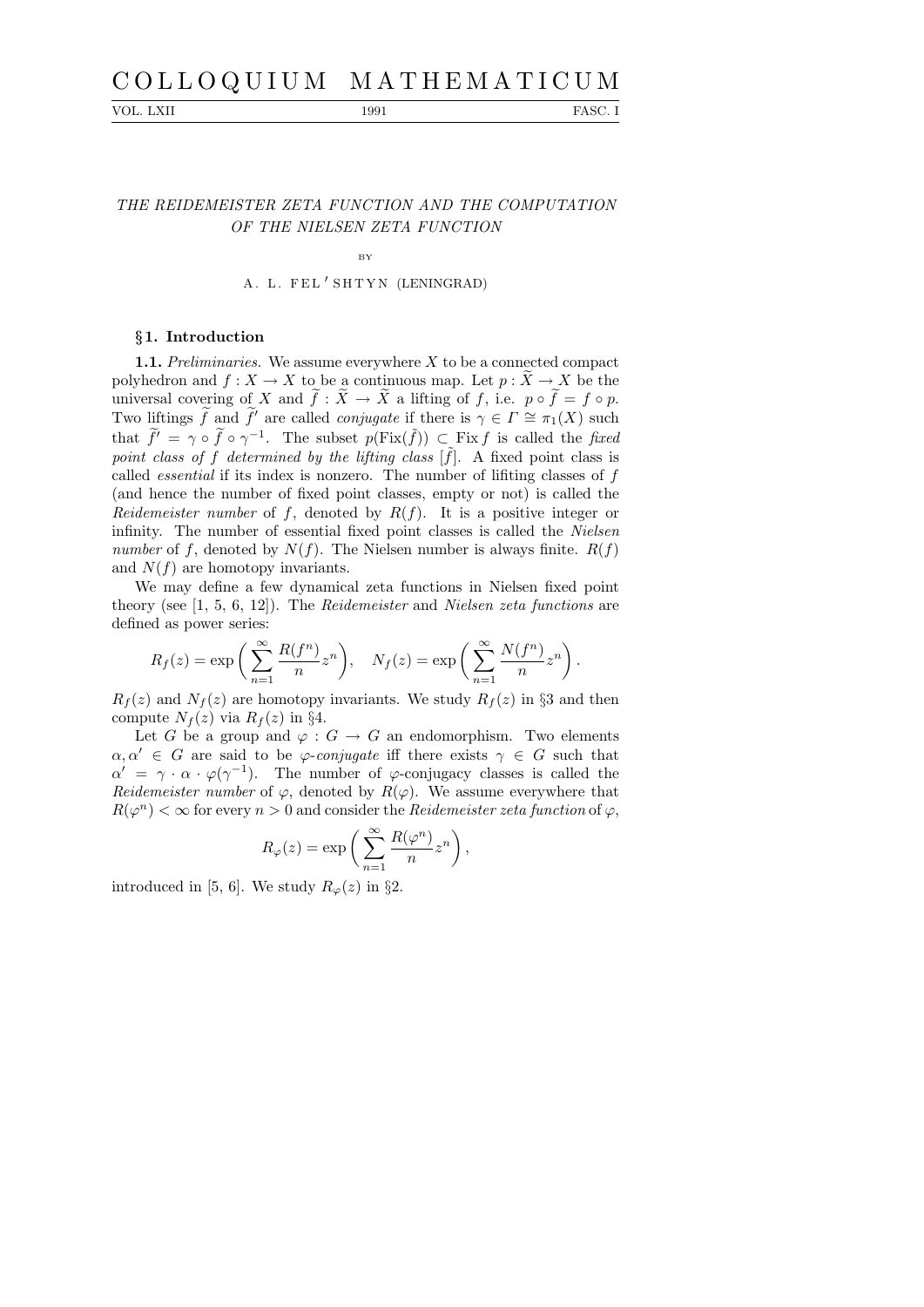The results of this paper were partly announced in [6].

1.2. Historical notes. Nielsen developed his theory of fixed point classes and defined the number bearing his name in his study of surface homeomorphisms in 1927, using non-Euclidean geometry as a tool. Through the hands of Reidemeister and Wecken, it became a beautiful theory applicable to self-maps of polyhedra. Reidemeister gave a combinatorial treatment and considered the number bearing his name in 1936 [13]. It is interesting that the Lefschetz numbers

$$
L(f) = \sum_{k=0}^{\dim X} (-1)^k \text{tr}[f_{*k} : H_k(X, \mathbb{R}) \to H_k(X, \mathbb{R})]
$$

appeared almost simultaneously [10] with the Nielsen numbers, but the Lefschetz zeta function

$$
L_f(z) = \exp\left(\sum_{n=1}^{\infty} \frac{L(f^n)}{n} z^n\right) = \prod_{k=0}^{\dim X} \det(E - f_{*k} \cdot z)^{(-1)^{k+1}}
$$

was defined by A. Weil [17] in 1949 when he studied the fixed points of iterates of the Frobenius endomorphism. In the theory of discrete dynamical systems the Lefschetz zeta function was introduced by Smale in 1967 [15].

#### §2. The Reidemeister zeta function of a group endomorphism

PROBLEM. For which groups and endomorphisms the Reidemeister zeta function is a rational function? Is  $R_{\varphi}(z)$  an algebraic function?

When  $R_{\varphi}(z)$  is a rational function the infinite sequence  $\{R(\varphi^n)\}_{n=1}^{\infty}$  of Reidemeister numbers is determined by a finite set of complex numbers—the zeros and poles of  $R_{\varphi}(z)$ .

LEMMA 1.  $R_{\varphi}(z)$  is a rational function if and only if there exists a finite set of complex numbers  $\alpha_i$  and  $\beta_j$  such that  $R(\varphi^n) = \sum_j \beta_j^n - \sum_i \alpha_i^n$  for every  $n > 0$ .

P r o o f. Suppose  $R_{\varphi}(z)$  is a rational function. Then

$$
R_{\varphi}(z) = \prod_{i} (1 - \alpha_i z) / \prod_{j} (1 - \beta_j z),
$$

where  $\alpha_i, \beta_j \in \mathbb{C}$ . Taking the logarithmic derivative of both sides and then using the geometric series expansion we see that  $R(\varphi^n) = \sum_j \beta_j^n - \sum_i \alpha_i^n$ . The converse is proved by a direct calculation.  $\blacksquare$ 

An endomorphism  $\varphi : G \to G$  is said to be *eventually commutative* if there exists a natural number n such that the subgroup  $\varphi^{n}(G)$  is commutative.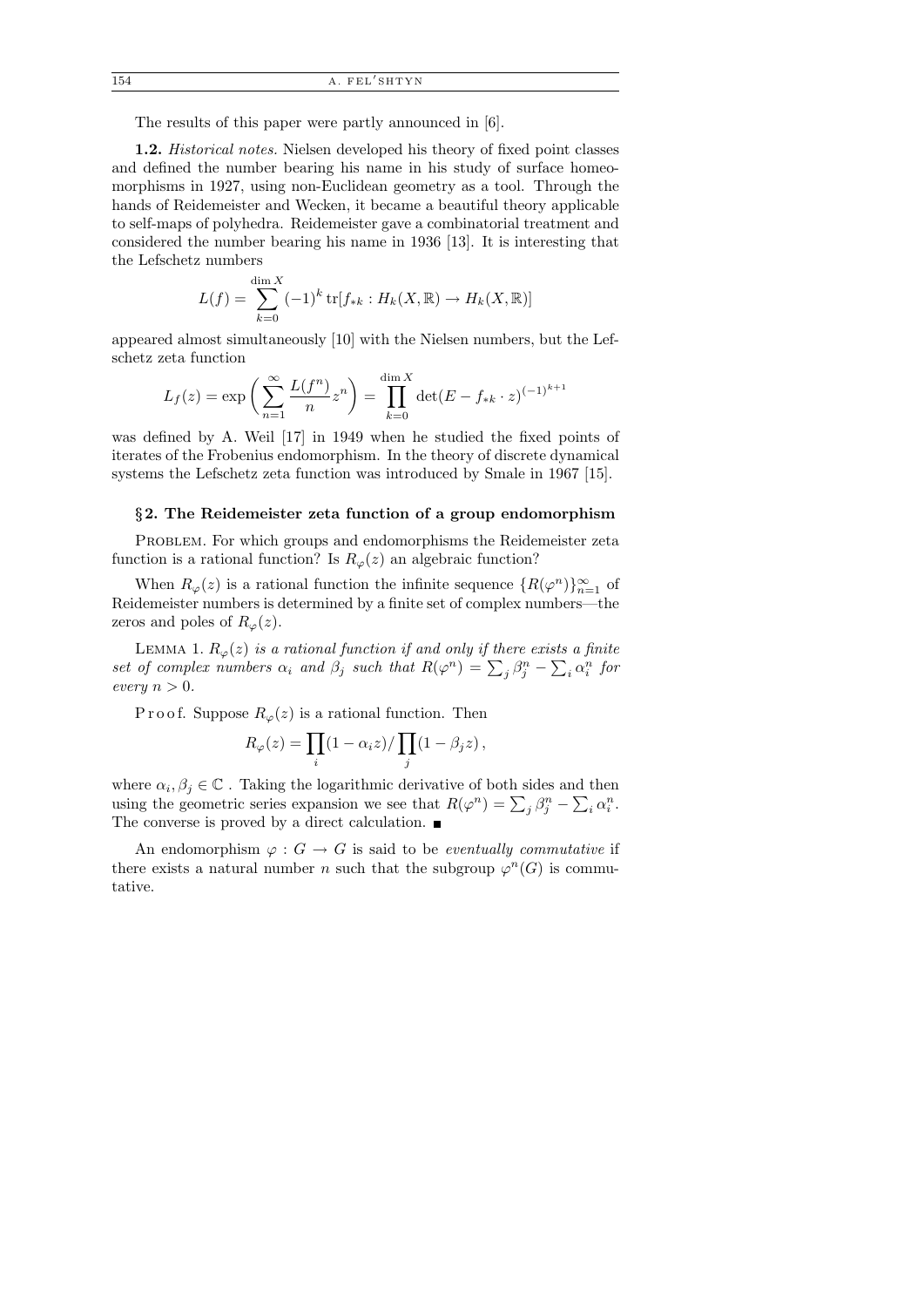We are now ready to compare the Reidemeister zeta function of an endomorphism  $\varphi$  with the Reidemeister zeta function of  $H_1(\varphi) : H_1(G) \to$  $H_1(G)$ , where  $H_1 = H_1^{Gp}$  $i_1^{G_p}$  is the first integral homology functor from groups to abelian groups.

LEMMA 2. If  $\varphi : G \to G$  is eventually commutative, then

$$
R_{\varphi}(z) = R_{H_1(\varphi)}(z) = \exp\left(\sum_{n=1}^{\infty} \frac{\text{ord Coker}(1 - H_1^n(\varphi))}{n} z^n\right).
$$

Proof.  $R(\varphi^n) = R((H_1(\varphi))^n) = \text{ord} \operatorname{Coker}(1 - H_1^n(\varphi))$  (see [7, 9]).

THEOREM 1. Suppose that  $H_1(G)$  is torsion-free. Let  $\varphi$  be eventually commutative and assume that no eigenvalue of  $H_1(\varphi)$  is a root of unity. Then  $R_{\varphi}(z)$  is a rational function and equals

(1) 
$$
R_{\varphi}(z) = \left(\prod_{i=0}^{\text{rg }H_1(G)} \det(E - \bigwedge^i H_1(\varphi) \cdot \sigma z)^{(-1)^{i+1}}\right)^{(-1)^r}
$$

where  $\sigma = (-1)^p$ , p is the number of  $\mu \in \text{Spec } H_1(\varphi)$  such that  $\mu < -1$ , and r is the number of real  $\lambda \in \mathrm{Spec}\, H_1(\varphi)$  such that  $|\lambda| > 1$ ;  $\bigwedge^i$  denotes the exterior power.

Proof. From the assumptions of the theorem it follows that  $R(\varphi^n) =$  $R(H_1^n(\varphi)) = \text{ord} \, \text{Coker} \, (1 - H_1^n(\varphi)) \text{ for every } n > 0.$ 

Now we have

$$
\text{ord Coker}(1 - H_1^n(\varphi)) = |\det(E - H_1^n(\varphi))| \neq 0.
$$

Hence  $R(\varphi^n) = (-1)^{r+pn} \det(E - H_1^n(\varphi))$ . It is well known from linear algebra that  $\det(E - H_1^n(\varphi)) = \sum_{i=0}^k (-1)^i \operatorname{tr} \bigwedge^i H_1^n(\varphi)$ . Then we have the "trace formula" for the Reidemeister numbers:

(2) 
$$
R(\varphi^n) = (-1)^{r+pn} \sum_{i=0}^k (-1)^i \operatorname{tr} \bigwedge^i H_1^n(\varphi).
$$

From (2) it follows that

$$
R_{\varphi}(z) = \exp\left(\sum_{n=1}^{\infty} \frac{R(\varphi^n)}{n} z^n\right)
$$
  
= 
$$
\exp\left(\sum_{n=1}^{\infty} \frac{(-1)^r \cdot \sum_{i=0}^k (-1)^i \operatorname{tr} \bigwedge^i H_1^n(\varphi)}{n} (\sigma z)^n\right)
$$
  
= 
$$
\left(\prod_{i=0}^k \left(\exp\left(\sum_{n=1}^{\infty} \frac{1}{n} \operatorname{tr} \bigwedge^i H_1^n(\varphi) \cdot (\sigma z)^n\right)\right)^{(-1)^i}\right)^{(-1)^r}
$$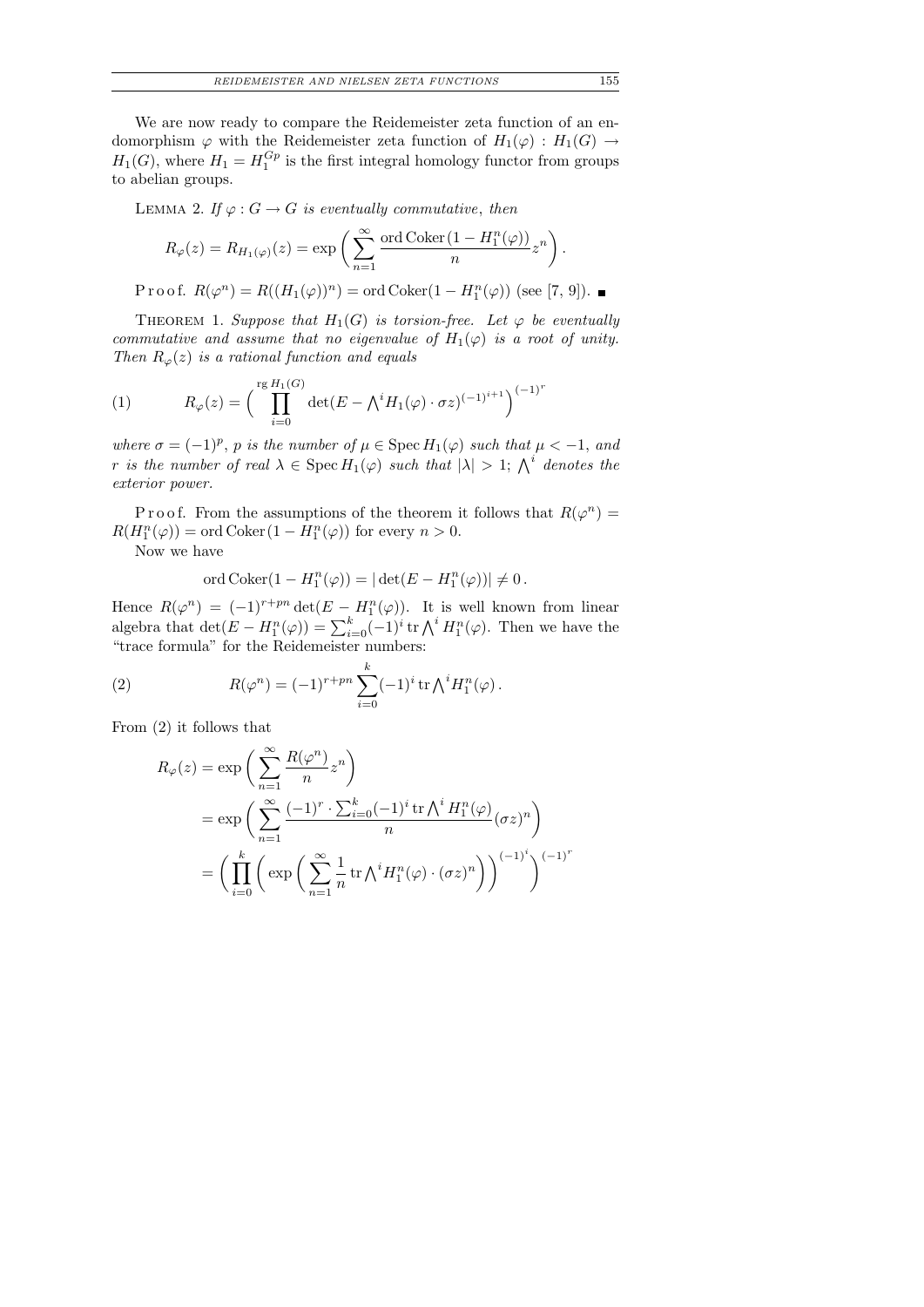$$
= \Big(\prod_{i=0}^k \det(E - \bigwedge^i H_1(\varphi) \cdot \sigma z)^{(-1)^{i+1}}\Big)^{(-1)^r} . \blacksquare
$$

Corollary 1. Let the assumptions of Theorem 1 hold. Then the poles and zeros of the Reidemeister zeta function  $R_{\varphi}(z)$  are complex numbers which are reciprocal to the eigenvalues of the matrices  $\bigwedge^i H_1(\varphi) \cdot \sigma$ ,  $0 \leq i \leq$  $\operatorname{rg} H_1(G)$ .

PROPOSITION 1. Let the assumptions of Theorem 1 hold. Then the functional equation for the Reidemeister zeta function  $R_{\varphi}(z)$  is

(3) 
$$
R_{\varphi}\left(\frac{1}{dz}\right) = (R_{\varphi}(z))^{(-1)^{r g H_1(G)}} \cdot \varepsilon,
$$

where  $d = \det H_1(\varphi)$  and  $\varepsilon$  is a complex number.

P r o o f. Via the natural nonsingular pairing  $(\bigwedge^i H_1(G)) \wedge (\bigwedge^{k-i} H_1(G))$  $\to \mathbb{C}$  the operators  $\bigwedge^{k-i} H_1(\varphi)$  and  $d(\bigwedge^i H_1(\varphi))^{-1}$  are adjoint to each other. Fix an eigenvalue  $\lambda$  of  $\bigwedge^i H_1(\varphi)$ . It contributes a term  $(1 - \lambda/(dz))^{(-1)^{i+1}}$ to  $R_{\varphi}(1/(dz))$ . Write this term as

$$
\left(1 - \frac{dz}{\lambda}\right)^{(-1)^{i+1}} \cdot \left(\frac{-dz}{\lambda}\right)^{(-1)^i}
$$

and note that  $d/\lambda$  is an eigenvalue of  $\bigwedge^{k-i} H_1(\varphi)$ . Now multiply over all  $\lambda$ . One finds that

$$
\varepsilon = \Big(\prod_{i=1}^{\mathrm{rg}\,H_1(G)}\prod_{\lambda^{(i)}\in\,\mathrm{Spec}\,\bigwedge^i H_1(\varphi)}(1/\lambda^{(i)})^{(-1)^i}\Big)^{(-1)^r}\,.
$$

The variable z disappears because

$$
\sum_{i=0}^{k} (-1)^{i} \dim \bigwedge^{i} H_{1}(G) = \sum_{i=0}^{k} (-1)^{i} C_{k}^{i} = 0. \blacksquare
$$

THEOREM 2. Suppose that  $\varphi : G \to G$  is eventually commutative and  $H_1(G) = Z_p$   $(p > 1 \text{ prime}).$  Then  $R_{\varphi}(z)$  is a rational function.

Proof. For every  $n > 0$ ,  $R(\varphi^n) = \text{ord} \,\text{Coker} \left(1 - H_1^n(\varphi)\right)$ . Let  $H_1(\varphi)(1)$ = d. Then  $(1 - H_1^n(\varphi))(Z_p) = (1 - d^n)Z_p$ . So Coker $(1 - H_1^n(\varphi))$  =  $Z_p/(1-d^n)Z_p$ , which is known to be the cyclic group of order  $(1-d^n, p)$ . If  $p|d$  then  $R(\varphi^n) = 1$  for every  $n > 0$  and  $R_\varphi(z) = 1/(1-z)$ . If  $(p, d) = 1$ then  $d^{p-1} \equiv 1 \pmod{p}$  and the sequence  $R(\varphi^n)$  is periodic with period k  $(1 \leq k \leq p-1 \text{ and } k|p-1)$ . Thus  $R(\varphi^n) = p$  if  $k|n$  and  $R(\varphi^n) = 1$  otherwise.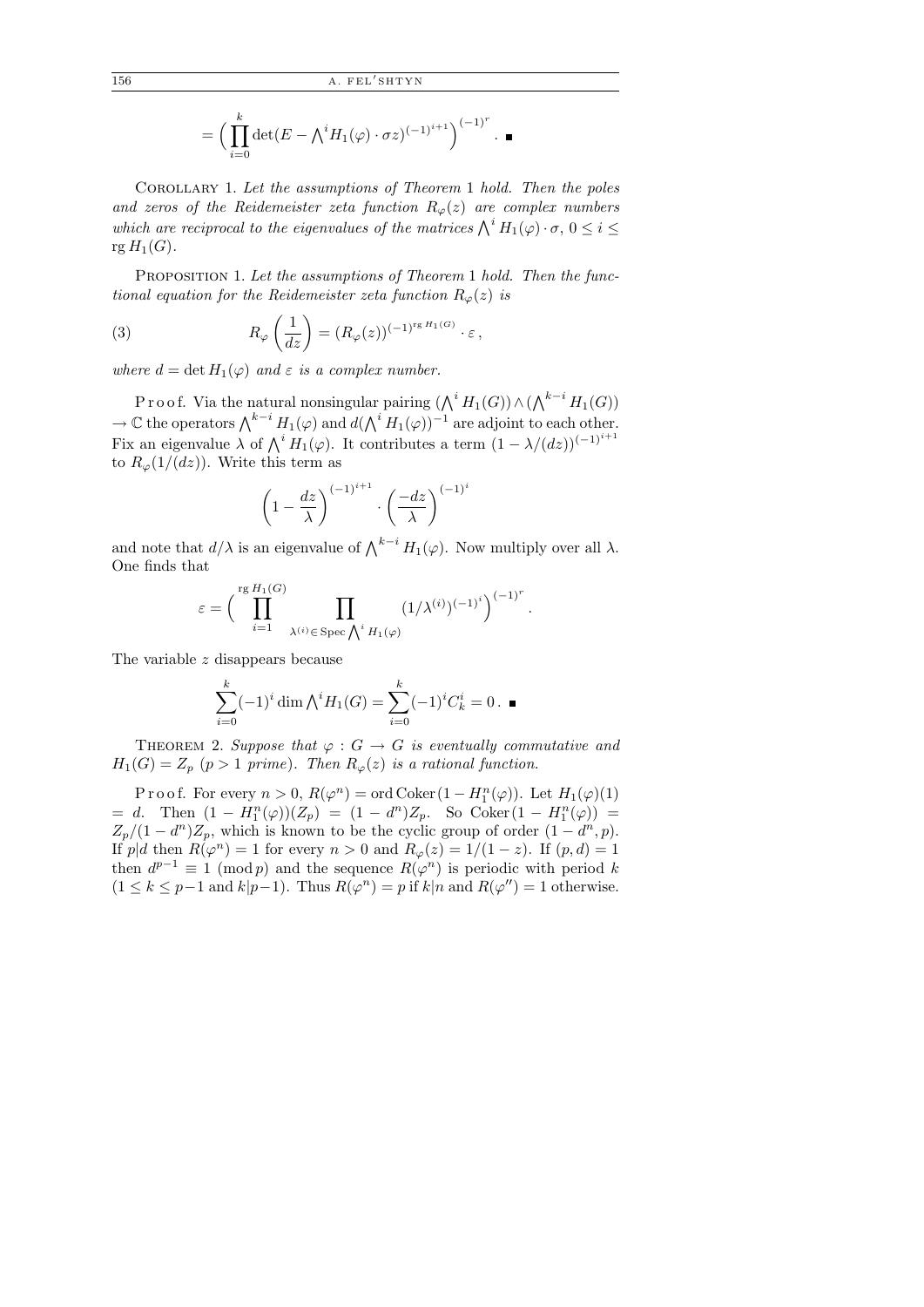Direct calculation shows that

$$
R_{\varphi}(z) = \frac{(1 - z^k)}{1 - z}^{(1 - p)/k} \cdot \blacksquare
$$

We will write  $[\alpha]$  for the  $\varphi$ -conjugacy class of  $\alpha \in G$ .

LEMMA 3 [9]. For any  $\alpha \in G$  we have  $[\alpha] = [\varphi(\alpha)].$ 

We say that  $\varphi : G \to G$  is *nilpotent* if for some positive integer *n*,  $\varphi^n : G \to G$  is the trivial homomorphism.

THEOREM 3. If  $\varphi$  is nilpotent, then  $R_{\varphi}(z) = 1/(1-z)$ .

P r o o f. For any  $\alpha \in G$  we have  $[\alpha] = [\varphi(\alpha)] = [\varphi^n(\alpha)] = [e]$ , i.e.  $R(\varphi) = 1$ . The same is true for every  $n > 0$ .

**2.1.** The Reidemeister zeta function and group extensions. Suppose we are given a commutative diagram

$$
\begin{array}{ccc}\nG & \xrightarrow{\varphi} & G \\
\downarrow{p} & & \downarrow{p} \\
\hline\nG & \xrightarrow{\overline{\varphi}} & \overline{G}\n\end{array}
$$

of groups and homomorphisms. In addition let the sequence

$$
(5) \t 0 \longrightarrow H \longrightarrow G \longrightarrow \overline{G} \longrightarrow 0
$$

be exact. Then  $\varphi$  restricts to an endomorphism  $\varphi|H : H \to H$ .

DEFINITION 1. The short exact sequence  $(5)$  of groups is said to have a normal splitting if there is a section  $\sigma : \overline{G} \to G$  of p such that  $\text{Im}\,\sigma = \sigma(\overline{G})$ is a normal subgroup of G. An endomorphism  $\varphi : G \to G$  is said to preserve this normal splitting if  $\varphi$  induces a morphism of (5) with  $\varphi(\sigma(G)) \subset \sigma(G)$ .

In this section we study the relation between the Reidemeister zeta functions  $R_{\varphi}(z)$ ,  $R_{\overline{\varphi}}(z)$  and  $R_{\varphi|H}(z)$ .

THEOREM 4. Let the sequence  $(5)$  have a normal splitting which is preserved by  $\varphi : G \to G$ . Suppose that  $R_{\overline{\varphi}}(z)$  and  $R_{\varphi|H}(z)$  are rational functions. Then so is  $R_{\varphi}(z)$ .

Proof. From the assumptions of the theorem it follows that for every  $n > 0$ 

$$
R(\varphi^n) = R(\overline{\varphi}^n) \cdot R(\varphi^n|H) \qquad \text{(see [7])}.
$$

Lemma 1 implies that there exist finite sets of complex numbers  $\alpha_i, \beta_j$  and  $\mu_i, \nu_j$  such that

$$
R(\overline{\varphi}^n) = \sum_j \beta_j^n - \sum_i \alpha_i^n, \quad R(\varphi^n|H) = \sum_j \nu_j^n - \sum_i \mu_i^n.
$$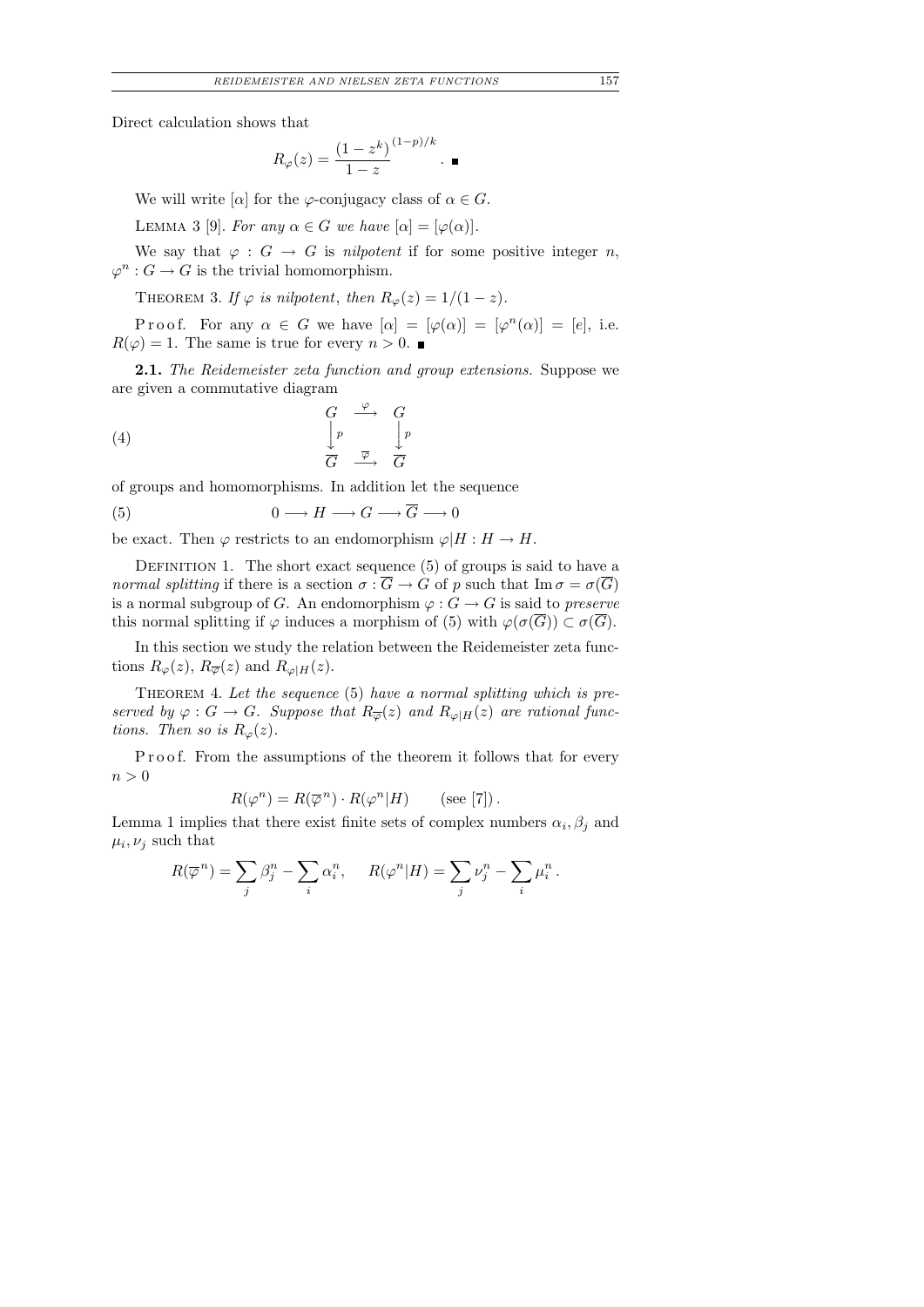Then  $R(\varphi^n) = (\sum_j \beta_j^n - \sum_i \alpha_i^n) \cdot (\sum_j \nu_j^n - \sum_i \mu_i^n)$ . Now we multiply out and again use Lemma 1.

**2.2.** Infinite product formula. Let  $\mu(d), d \in \mathbb{N}$ , be the Möbius function, i.e.

$$
\mu(d) = \begin{cases} 1 & \text{if } d = 1, \\ (-1)^k & \text{if } d = \prod_{i=1}^k p_i, \ p_i \text{ distinct primes,} \\ 0 & \text{if } p^2 | d \text{ for some prime } p. \end{cases}
$$

We define the numbers  $S(d)$ ,  $d \in \mathbb{N}$ , by

$$
S(d) = \sum_{d_1|d} \mu(d_1) R(\varphi^{d/d_1}).
$$

THEOREM 5.

(6) 
$$
R_{\varphi}(z) = \prod_{d=1}^{\infty} \sqrt[d]{(1 - z^d)^{-S(d)}}
$$

Proof. Since  $S(n) = \sum_{d|n} \mu(d) R(\varphi^{n/d})$ , we have  $R(\varphi^n) = \sum_{d|n} S(d)$ by the Möbius Inversion Theorem. Hence

.

$$
R_{\varphi}(z) = \exp\left(\sum_{n=1}^{\infty} \frac{R(\varphi^n)}{n} z^n\right)
$$
  
= 
$$
\exp\left(\sum_{n=1}^{\infty} \frac{\sum_{d|n} S(d)}{n} z^n\right) = \exp\left(\sum_{d=1}^{\infty} \sum_{k=1}^{\infty} \frac{S(d)}{dk} z^{dk}\right)
$$
  
= 
$$
\exp\left(\sum_{d=1}^{\infty} \frac{-S(d)}{d} \ln(1 - z^d)\right) = \prod_{d=1}^{\infty} \sqrt[d]{(1 - z^d)^{-S(d)}}.
$$

§3. The Reidemeister zeta function of a continuous map. Let  $f: X \to X$  be given, and let a specific lifting  $f: X \to X$  be chosen as reference. Then every lifting of f can be uniquely written as  $\gamma \circ f$ , with  $\gamma \in \Gamma$ . So elements of  $\Gamma$  serve as coordinates of liftings with respect to the reference f. Now for every  $\gamma \in \Gamma$ , the composition  $f \circ \gamma$  is also a lifting of f, so there is a unique  $\gamma' \in \Gamma$  such that  $\gamma' \circ f = f \circ \gamma$ . This correspondence  $\gamma \to \gamma'$  is determined by the reference  $\tilde{f}$ , and is obviously a homomorphism.

DEFINITION 2. The endomorphism  $\widetilde{f}_* : \Gamma \to \Gamma$  determined by a lifting  $f$  of  $f$  is defined by

$$
\widetilde{f}_*(\gamma) \circ \widetilde{f} = \widetilde{f} \circ \gamma.
$$

It is well known that  $\Gamma \cong \pi_1(X)$ . We will identify  $\pi = \pi_1(X, x_0)$  and  $\Gamma$  in the following way. Pick base points  $x_0 \in X$  and  $\tilde{x}_0 \in p^{-1}(x_0) \subset \tilde{X}$  once for all. Now points of  $\widetilde{X}$  are in 1-1 correspondence with path classes in X starting from  $x_0$ : for  $\widetilde{x} \in \widetilde{X}$  take any path in  $\widetilde{X}$  from  $\widetilde{x}_0$  to  $\widetilde{x}$  and project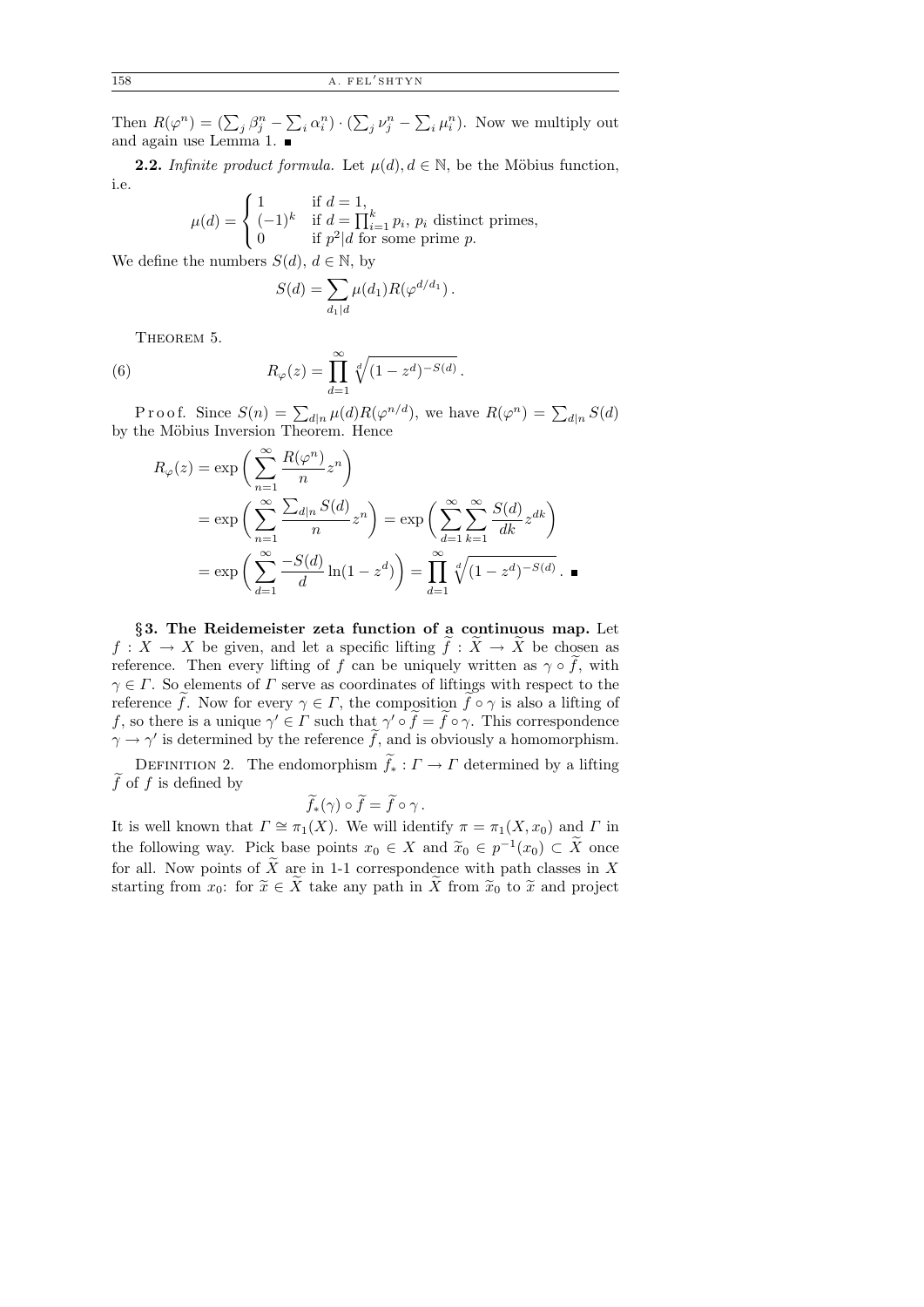it into X; conversely for a path c in X starting from  $x_0$ , lift it to  $\widetilde{X}$  with start point at  $\tilde{x}_0$ , and take its endpoint. In this way, we identify a point of X with a path class  $\langle c \rangle$  in X starting from  $x_0$ . Under this identification  $\tilde{x}_0 = \langle e \rangle$  is the unit element in  $\pi_1(X, x_0)$ . The action of the loop class  $\alpha = \langle a \rangle \in \pi_1(X, x_0)$  on  $\widetilde{X}$  is then given by

$$
\alpha = \langle a \rangle : \langle c \rangle \to \alpha \cdot \langle c \rangle = \langle a \cdot c \rangle.
$$

Now, we have the following relationship between  $f_* : \pi \to \pi$  and

$$
f_* : \pi_1(X, x_0) \to \pi_1(X, f(x_0)).
$$

LEMMA 4 [9]. Suppose  $\widetilde{f}(\widetilde{x}_0) = \langle w \rangle$ . Then the following diagram commutes:

$$
\pi_1(X, x_0) \xrightarrow{f_*} \pi_1(X, f(x_0))
$$
\n
$$
\sum_{f_* \searrow} \qquad \downarrow w_*
$$
\n
$$
\pi_1(X, x_0)
$$

LEMMA 5 [9]. Lifting classes of f are in 1-1 correspondence with  $\widetilde{f}_*$ conjugacy classes in  $\pi$ , the lifting class  $[\gamma \circ f]$  corresponding to the  $f_*$ conjugacy class of  $\gamma$ . So we have  $R(f) = R(f_*)$ .

We will say that the fixed point class  $p(\text{Fix}(\gamma \circ f))$ , which is labeled with the lifting class  $[\gamma \circ f]$ , corresponds to the  $f_*$ -conjugacy class of  $\gamma$ . Thus  $f_*$ -conjugacy classes in  $\pi$  serve as coordinates for fixed point classes of f, once a reference lifting  $f$  is chosen.

A reasonable approach is to consider homomorphisms of  $\pi$  which send an  $f_*$ -conjugacy class to one element:

LEMMA 6 [9]. The composition  $\eta \circ \theta$ ,

$$
\pi = \pi_1(X, x_0) \xrightarrow{\theta} H_1(X) \xrightarrow{\eta} \text{Coker}(H_1(X) \xrightarrow{1-f_1^*} H_1(X)),
$$

where  $\theta$  is abelianization and  $\eta$  is the natural projection, sends every  $f_*$ conjugacy class to a single element. Moreover, any group homomorphism  $\zeta: \pi \to G$  which sends every  $f_*$ -conjugacy class to a single element, factors through  $\eta \circ \theta$ .

DEFINITION 3. A map  $f: X \to X$  is said to be *eventually commutative* if there exists a natural n such that  $(f^n)_*\pi_1(X,x_0)$   $(\subset \pi_1(X, f^n(x_0)))$  is commutative.

By means of Lemma 4, it is easily seen that  $f$  is eventually commutative iff so is  $f_*$  (see [9]).

Theorem 1 yields

THEOREM 6. Suppose that the group  $H_1(X,\mathbb{Z})$  is torsion free. Let f be eventually commutative and assume that no eigenvalue of  $f_{1*}: H_1(X,\mathbb{Z}) \to$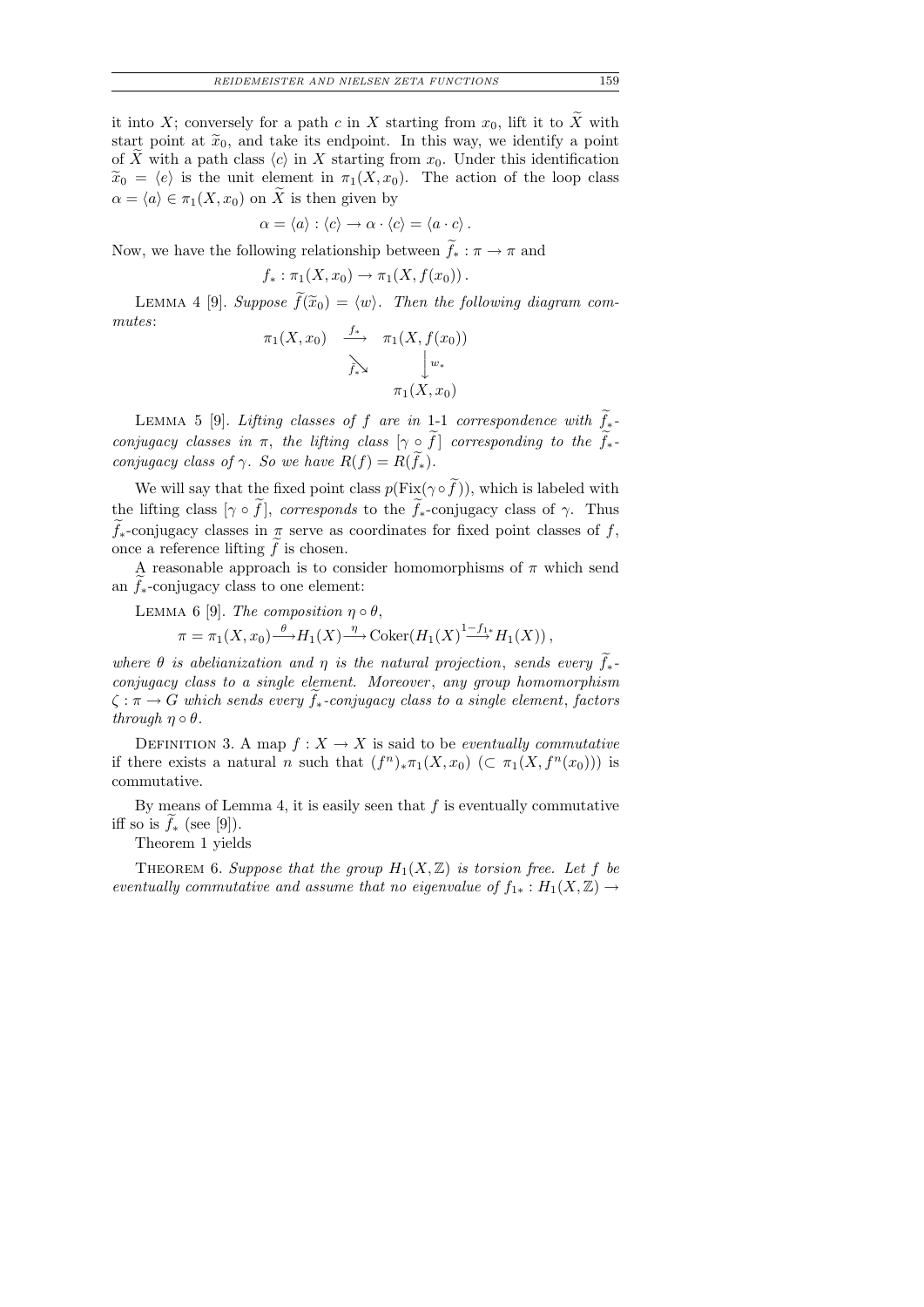$H_1(X,\mathbb{Z})$  is a root of unity. Then the Reidemeister zeta function  $R_f(z)$  is rational and

(7) 
$$
R_f(z) = \left(\prod_{i=0}^{\text{rg}H_1(X)} \det(E - \bigwedge^i f_{1*} \cdot \sigma z)^{(-1)^{i+1}}\right)^{(-1)^r}
$$

where  $\sigma = (-1)^p$ , p is the number of  $\mu \in \text{Spec } f_{1*}$  such that  $\mu < -1$  and r is the number of real  $\lambda \in \text{Spec } f_{1*}$  such that  $|\lambda| > 1$ .

EXAMPLE 1. Let  $f: X \to X$  be a hyperbolic endomorphism of  $T^n$  or of a nilmanifold. Then  $R_f(z)$  is a rational function and the formula (7) holds.

Theorem 2 implies

THEOREM 7. Suppose that  $f: X \rightarrow X$  is eventually commutative and  $H_1(X,\mathbb{Z})=Z_p$  (p prime). Then  $R_f(z)$  is a rational function.

COROLLARY 2. Let  $X = L(p, q_1, \ldots, q_r)$ , p prime, be a generalized lens space and f as above. Then  $R_f(z)$  is a rational function.

**3.1.** The Reidemeister zeta function and Serre bundles. Let  $p : E \to B$ be a Serre bundle in which  $E, B$  and every fiber are compact connected polyhedra and  $F_b = p^{-1}(b)$  is a fiber over  $b \in B$ . A Serre bundle  $p : E \to B$ is said to be *(homotopically) orientable* if for any two paths  $w, w'$  in  $B$  with the same endpoints  $w(0) = w'(0)$  and  $w(1) = w'(1)$ , the fiber translations  $\tau_w \cong \tau'_w : F_{w(0)} \to F_{w(1)}$ . A map  $f : E \to E$  is called a *fiber map* if there is an induced map  $f : B \to B$  such that  $p \circ f = \overline{f} \circ p$ . Let  $p : E \to B$  be an orientable Serre bundle and let  $f : E \to E$  be a fiber map. Then for any two fixed points b, b' of  $\bar{f} : B \to B$ , the maps  $f_b = f|F_b$  and  $f_{b'} = f|F_{b'}$  have the same homotopy type; hence they have the same Reidemeister numbers  $R(f_b) = R(f_{b'})$  [9].

In this section we study the relation between the Reidemeister zeta functions  $R_f(z)$ ,  $R_{\bar{f}}(z)$  and  $R_{f_b}(z)$  for a fiber map  $f: E \to E$  of an orientable Serre bundle  $p: E \to B$ .

Theorem 4 yields

THEOREM 8. Suppose that  $f : E \to E$  admits a Fadell splitting in the sense that for some  $e \in \text{Fix } f$  and  $b = p(e)$  the following conditions are satisfied:

1) the sequence

$$
0 \to \pi_1(F_b, e) \xrightarrow{i_*} \pi_1(E, e) \to \pi_1(B, b) \to 0
$$

is exact,

2)  $p_*$  admits a right inverse (section)  $\sigma$  such that Im  $\sigma$  is a normal subgroup of  $\pi_1(E, e)$  and  $f_*(\text{Im }\sigma) \subset \text{Im }\sigma$ .

Suppose  $R_{\bar{f}}(z)$  and  $R_{f_b}(z)$  are rational functions. Then so is  $R_f(z)$ .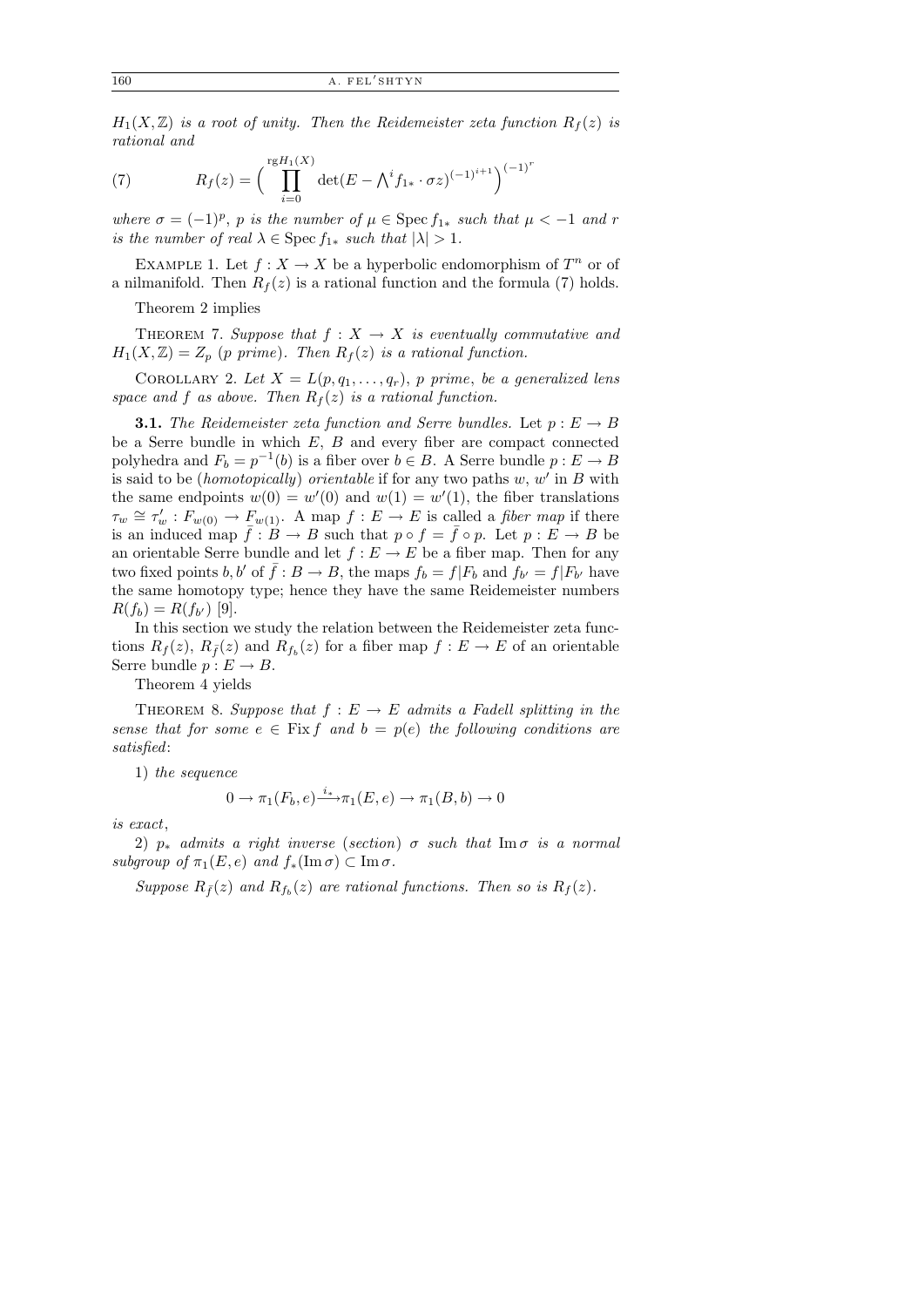**3.2.** The Reidemeister zeta function of a periodic map. Let  $[f]$  be a lifting class of  $f: X \to X$ . Then the lifting class  $[f^n]$  of  $f^n$  is independent of the choice of the representative f, so we have a well-defined correspondence between the sets of conjugacy classes of liftings  $\tilde{f}$  and  $\tilde{f}^n$  such that  $i([\tilde{f}]) = \tilde{f}^n$ .  $[f^n]$ .

LEMMA 7 [9]. Let  $\widetilde{f} : \widetilde{X} \to \widetilde{X}$  be a lifting of f. Then  $i([\alpha \circ \widetilde{f}]) = [\alpha^{(n)} \circ \widetilde{f}^n]$ , where

$$
\alpha^{(n)} = \alpha \cdot \widetilde{f}_*(\alpha) \cdot \ldots \cdot \widetilde{f}_*^{n-1}(\alpha).
$$

THEOREM 9. Suppose that  $f: X \to X$  is a periodic map with least period m. Then

(9) 
$$
R_f(z) = \prod_{d|m} \sqrt[d]{(1-z^d)}^{-\sum_{d_1|d} \mu(d_1)R(f^{d/d_1})}.
$$

P r o o f. Let  $R(f^n) = R_n$ . Since  $f^m = id$ , we have  $R_j = R_{m+j}$  for every j. We show that  $R_1 = R_k$  if  $(k, m) = 1$ . There are  $t, q \in \mathbb{Z}_+$  such that  $kt = mq + 1$ . Then  $(f^k)^t = f^{kt} = f^{mq+1} = (f^m)^q \circ f = f$ . From this and Lemma 7 it follows that  $\alpha_1^{(k)}$  $\binom{k}{1} \neq \alpha_2^{(k)}$  $\alpha_2^{(\kappa)}$  if  $\alpha_1 \neq \alpha_2$  and conversely,  $\alpha_1 \neq \alpha_2$  if  $\alpha_1^{(k)}$  $\binom{k}{1} \neq \alpha_2^{(k)}$  $2^{(k)}$ . Thus  $R_1 = R_k$ . In the same way it is proved that  $R_d = R_{\rm id}$  if  $(i, m/d) = 1$ , where  $d|m$ . By direct calculation we hence obtain

$$
R_f(z) = \exp\left(\sum_{n=1}^{\infty} \frac{R(f^n)}{n} z^n\right)
$$
  
= 
$$
\exp\left(\sum_{d|m} \sum_{n=1}^{\infty} \frac{S(d)}{d} \frac{(z^d)^n}{n}\right) = \exp\left(\sum_{d|m} \frac{-S(d)}{d} \ln(1 - z^d)\right)
$$
  
= 
$$
\prod_{d|m} \sqrt[d]{(1 - z^d)^{-S(d)}}
$$

(see [4], [12] for details), where the integers  $S(d)$  are calculated recursively via the formula  $S(d) = R_d - \sum_{d_1|d, d_1 \neq d} S(d_1)$ . Moreover, if the last formula is rewritten as  $R_d = \sum_{d_1|d} S(d_1)$  and the Möbius Inversion Theorem is used, then  $S(d) = \sum_{d_1|d} \mu(d_1) R_{d/d_1}$ .

The Mostow–Margulis rigidity theorem (see [16]) and Theorem 9 give

THEOREM 10. Let  $f: M^n \to M^n$ ,  $n \geq 3$ , be a homeomorphism of a compact hyperbolic manifold  $M^n$ . Then

$$
R_f(z) = \prod_{d|m} \sqrt[d]{(1 - z^d)^{-S(d)}},
$$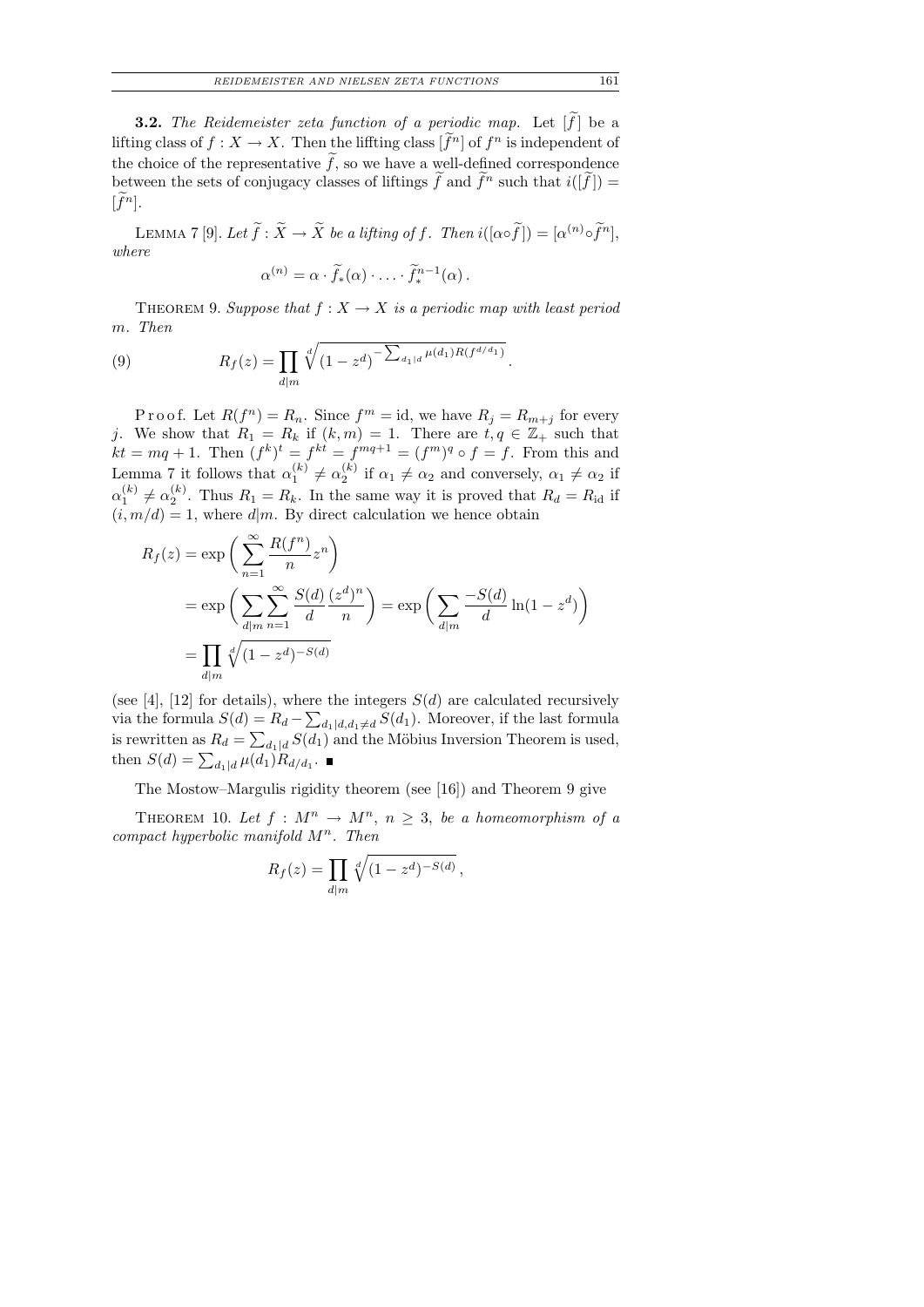where m is the least period of the periodic map to which f is homotopic and

$$
S(d) = \sum_{d_1|d} \mu(d_1) R_{d/d_1} \, .
$$

#### §4. The computation of the Nielsen zeta function

**4.1.** The Jiang subgroup and the Nielsen zeta function. From the homotopy invariance theorem (see [9]) it follows that if a homotopy  $\{h_t\}$ :  $f \cong$  $g: X \to X$  lifts to a homotopy  $\{\widetilde{h}_t\} : \widetilde{f} \cong \widetilde{g} : \widetilde{X} \to \widetilde{X}$ , then we have  $index(f, p(Fix f)) = index(g, p(Fix \widetilde{g}))$ . Suppose  $\{h_t\}$  is a cyclic homotopy  ${h_t}$ :  $f \cong f$ ; then it lifts to a homotopy from a given lifting  $\tilde{f}$  to another lifting  $\tilde{f}' = \alpha \circ \tilde{f}$ , and we have

$$
index(f, p(Fix \tilde{f})) = index(f, p(Fix \circ \tilde{f})).
$$

In other words, a cyclic homotopy induces a permutation of lifting classes (hence of fixed point classes); those in the same orbit of this permutation have the same index. This idea is applied to the computation of  $N_f(z)$ .

DEFINITION 4. The trace subgroup of cyclic homotopies (the Jiang subgroup)  $I(f) \subset \pi$  is defined by  $I(f) = {\alpha \in \pi | \text{ there exists a cyclic homotopy}}$  $\{h_t\}$ :  $f \simeq f$  which lifts to  $\{\widetilde{h}_t\}$ :  $\widetilde{f} \cong \alpha \circ \widetilde{f}\}$  (see [9]).

Let  $Z(G)$  denote the center of a group G, and let  $Z(H, G)$  denote the centralizer of a subgroup  $H \subset G$ . The Jiang subgroup has the following properties:

1)  $I(f) \subset Z(f_*(\pi), \pi);$ 1)  $I(f) \subset Z(f_*(\pi), \pi);$  4)  $\widetilde{g}_*(I(f)) \subset I(\widetilde{g} \circ f);$ <br>
2)  $I(\mathrm{id}_{\widetilde{X}}) \subset Z(\pi);$  5)  $I(\mathrm{id}_{\widetilde{X}}) \subset I(\widetilde{f}).$ <br>
3)  $I(\widetilde{a}) \subset I(\widetilde{a} \circ \widetilde{f}):$ 3)  $I(\widetilde{g}) \subset I(\widetilde{g} \circ f)$ ; 5)  $I(\mathrm{id}_{\widetilde{X}}) \subset I(f)$ .

The class of path-connected spaces X satisfying the condition  $I(\mathrm{id}_{\widetilde{X}}) = \pi = \pi_1(X, x_0)$  is closed under homotopy equivalence and the topological prod- $\pi_1(X, x_0)$  is closed under homotopy equivalence and the topological product operation, and contains the simply connected spaces, generalized lens spaces, H-spaces, homogeneous spaces of the form  $G/G_0$  where G is a topological group and  $G_0$  a subgroup which is a connected compact Lie group (for the proofs see [9]).

THEOREM 11. Suppose that  $\widetilde{f}_*(\pi) \subset I(\widetilde{f})$  and  $L(f^n) \neq 0$  for every  $n > 0$ . Then

(10) 
$$
N_f(z) = R_f(z) = \exp\left(\sum_{n=1}^{\infty} \frac{\text{ord Coker}(1 - f_{1*}^n)}{n} z^n\right).
$$

P r o o f. We have  $f^n_k(\pi) \subset I(f^n)$  for every  $n > 0$  (by property 4) and the condition  $\tilde{f}_*(\pi) \subset I(\tilde{f})$ ). For any  $\alpha \in \pi$ ,  $p(\text{Fix }\alpha \circ \tilde{f}^n) = p(\text{Fix }\tilde{f}^n_*(\alpha) \circ \tilde{f}^n)$  by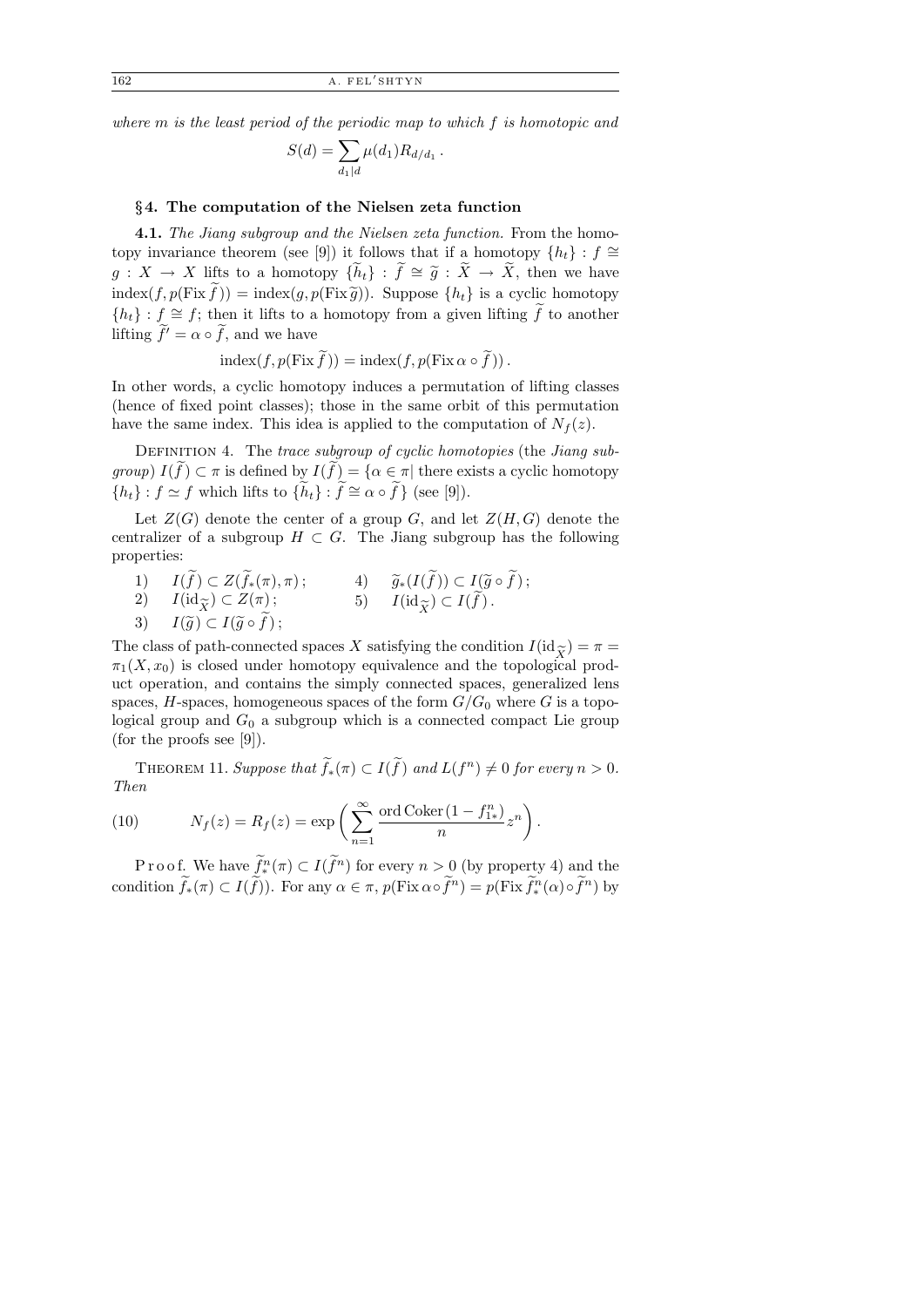Lemmas 3 and 5. Since  $\widetilde{f}^n_*(\pi) \subset I(\widetilde{f}^n)$ , there is a homotopy  $\{h_t\} : f^n \cong f^n$ which lifts to  $\{\widetilde{h}_t\}$  :  $\widetilde{f}^n \cong \widetilde{f}^n(\alpha) \circ \widetilde{f}^n$ . Hence  $\text{index}(f^n, p(\text{Fix } \widetilde{f}^n))$  = index $(f^n, p(\text{Fix }\alpha \circ f^n))$ . Since  $\alpha \in \pi$  is arbitrary, any two fixed point classes of  $f^n$  have the same index. It immediately follows that  $L(f^n) = 0$ implies  $N(f^n) = 0$  and  $L(f^n) \neq 0$  implies  $N(f^n) = R(f^n)$ . By property 1),  $f^n(\pi) \subset I(f^n) \subset Z(f^n_{*}(\pi), \pi)$ , so  $f^n_{*}(\pi)$  is abelian. Hence  $f^n_{*}$  is eventually commutative and  $R(f^n) = \text{ord} \, \text{Coker}(1 - f_{1*}^n)$ .

Remark 1. The conclusion of Theorem 11 remains valid if we use the condition "there is an integer m such that  $f^m_*(\pi) \subset I(f^m)$ " instead of the stronger condition  $f_*(\pi) \subset I(f)$ , but the proof is more complicated.

COROLLARY 4. Let  $I(\mathrm{id}_{\widetilde{X}}) = \pi$  and  $L(f^n) \neq 0$  for every  $n > 0$ . Then formula (10) is valid. the formula (10) is valid.

COROLLARY 5. Suppose that  $X$  is aspherical,  $f$  is eventually commutative and  $L(f^n) \neq 0$  for every  $n > 0$ . Then the formula (10) is valid.

THEOREM 12. Suppose that  $H_1(X,\mathbb{Z})$  is torsion-free and there exists an integer m such that  $f^m_*(\pi) \subset I(f^m)$ . Let  $L(f^n) \neq 0$  for every  $n > 0$ . Then the Nielsen zeta function  $N_f(z)$  is rational and

(11) 
$$
N_f(z) = R_f(z) = \left(\prod_{i=0}^{\text{rg }H_1(X)} \det(E - \bigwedge^i f_{1*} \cdot \sigma z)^{(-1)^{i+1}}\right)^{(-1)^r}
$$

where  $\sigma$  and  $r$  are the same as in Theorem 6.

Proof. From the assumptions of the theorem it follows that for every  $n > 0$ 

$$
0 \neq N(f^n) = R(f^n) = \text{ord} \cdot \text{Coker}(1 - f_{1*}^n) = |\text{det}(E - f_{1*}^n)|
$$
  
=  $(-1)^{r+pn} \text{det}(E - f_{1*}^n).$ 

Thus we have the "trace formula" for the Nielsen numbers:

(12) 
$$
N(f^n) = (-1)^{r+pn} \sum_{i=0}^{\text{rg } H_1(X)} (-1)^i \operatorname{tr} \bigwedge^i f_{1*}^n.
$$

Now (11) follows from a calculation as in Theorem 1.  $\blacksquare$ 

Corollary 6. Suppose that the assumptions of Theorem 12 hold. Then the functional equation for the Nielsen zeta function  $N_f(z)$  is

(13) 
$$
N_f\left(\frac{1}{dz}\right) = (N_f(z))^{(-1)^{rg H_1(X)}} \cdot \varepsilon,
$$

where  $d = \det(f_{1*}), \varepsilon \in \mathbb{C}$ .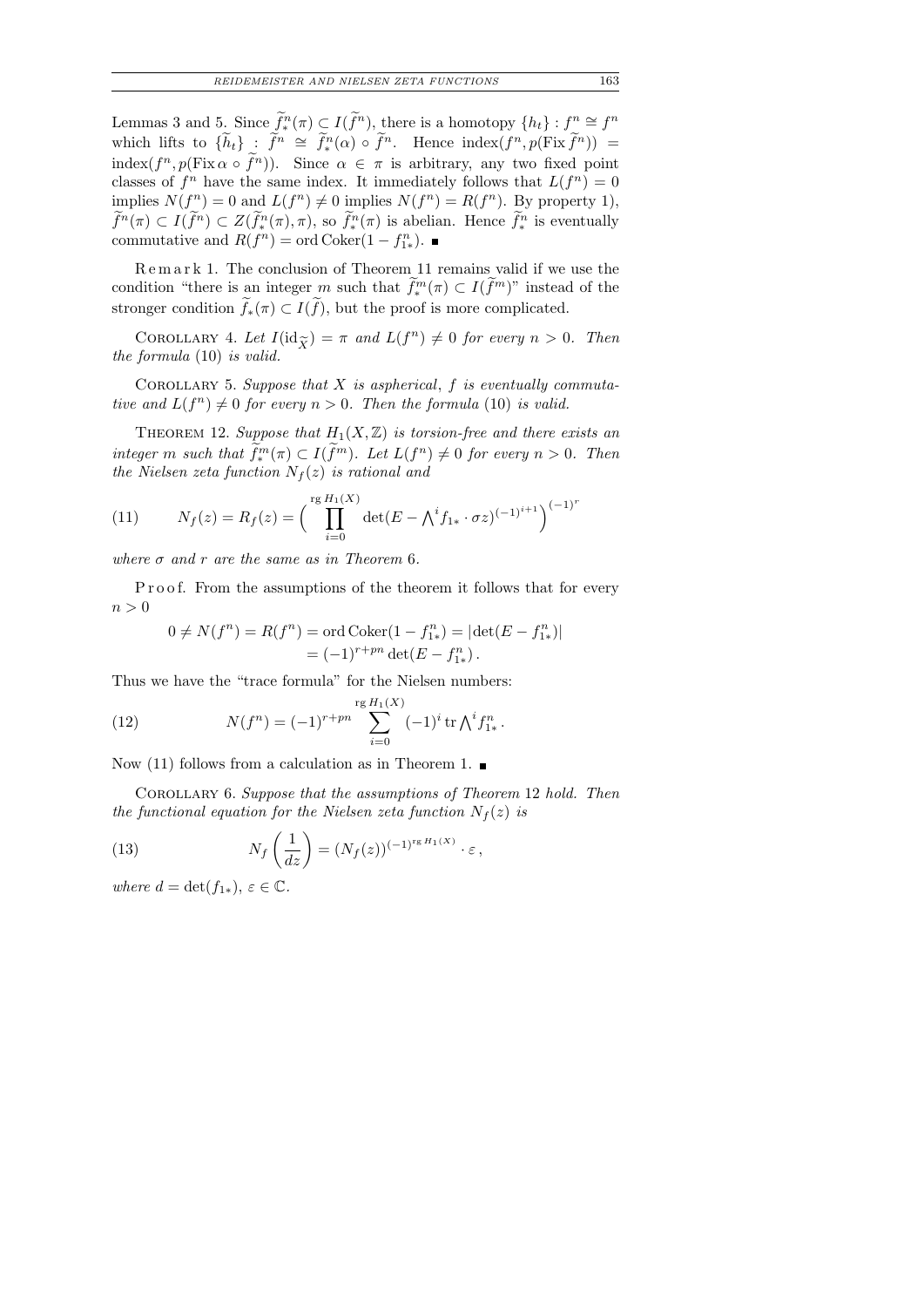EXAMPLE 2. Let  $f: T^n \to T^n$  be a hyperbolic endomorphism of  $T^n$ . Then  $N_f(z) = R_f(z)$  is rational and the formulas (11–13) hold. In this case  $d = \det(f_{1*})$  is the degree of f.

Corollary 7. Under the hypotheses of Theorem 12 the poles and zeros of the Nielsen zeta function are complex numbers reciprocal to the eigenvalues of the matrices  $\bigwedge^i f_{1*} \cdot \sigma$ ,  $0 \leq i \leq \text{rg } H_1(X, \mathbb{Z})$ .

4.2. Polyhedra with finite fundamental group. For a compact polyhedron X with finite fundamental group  $\pi_1(X)$ , the universal covering space X is compact, so that we can explore the relation between  $L(f)$  and  $index(p(Fix f)).$ 

DEFINITION 5 [9]. The number  $\mu([\tilde{f}^n]) = \# \text{Fix } \tilde{f}^n_*$ , the order of the fixed-element group  $\text{Fix } f_*^n$ , is called the *multiplicity* of the lifting class  $[f^n]$ , or of the fixed point class  $p(\text{Fix } f^n)$ .

LEMMA 8 [9].  $L(\tilde{f}^n) = \mu([\tilde{f}^n]) \cdot \text{index}(f^n, p(\text{Fix } \tilde{f}^n)).$ 

LEMMA 9 [9]. If  $R(f^n) = \text{ord} \, \text{Coker}(1 - f_{1*}^n)$  (in particular, if f is eventually commutative), then

$$
\mu([\widetilde{f}^n]) = \text{ord} \, \text{Coker}(1 - f_{1*}^n).
$$

THEOREM 13. Let  $X$  be a connected compact polyhedron with finite fundamental group  $\pi$ . Suppose that the action of  $\pi$  on the rational homology of the universal covering space  $\widetilde{X}$  is trivial, i.e. for every covering translation  $\alpha \in \pi$ ,  $\alpha_* = \text{id} : H_*(\widetilde{X}, \mathbb{Q}) \to H_*(\widetilde{X}, \mathbb{Q})$ . Let f be eventually commutative and  $L(f^n) \neq 0$  for every  $n > 0$ . Then

(14) 
$$
N_f(z) = R_f(z) = \exp\left(\sum_{n=1}^{\infty} \frac{\text{ord Coker}(1 - f_{1*}^n)}{n} z^n\right).
$$

P r o o f. Under our assumption on X any two liftings f and  $\alpha \circ f$  induce the same homology homomorphism  $H_*(X,\mathbb{Q}) \to H_*(X,\mathbb{Q})$ , hence the same  $L(f)$ . Then from Lemma 8 it follows that any two fixed point classes are either both essential or both inessential. The statement is now a consequence of Lemma 9.

LEMMA 10 [9]. Let X be a polyhedron with finite fundamental group  $\pi$ and let  $p : X \to X$  be its universal covering. Then the action of  $\pi$  on the rational homology of X is trivial iff  $H_*(X, \mathbb{Q}) \cong H_*(X, \mathbb{Q})$ .

COROLLARY 8. Let  $\widetilde{X}$  be a compact 1-connected polyhedron which is a rational homology n-sphere, n odd. Let  $\pi$  be a finite group acting freely on X, and  $X = X/\pi$ . Then Theorem 13 applies.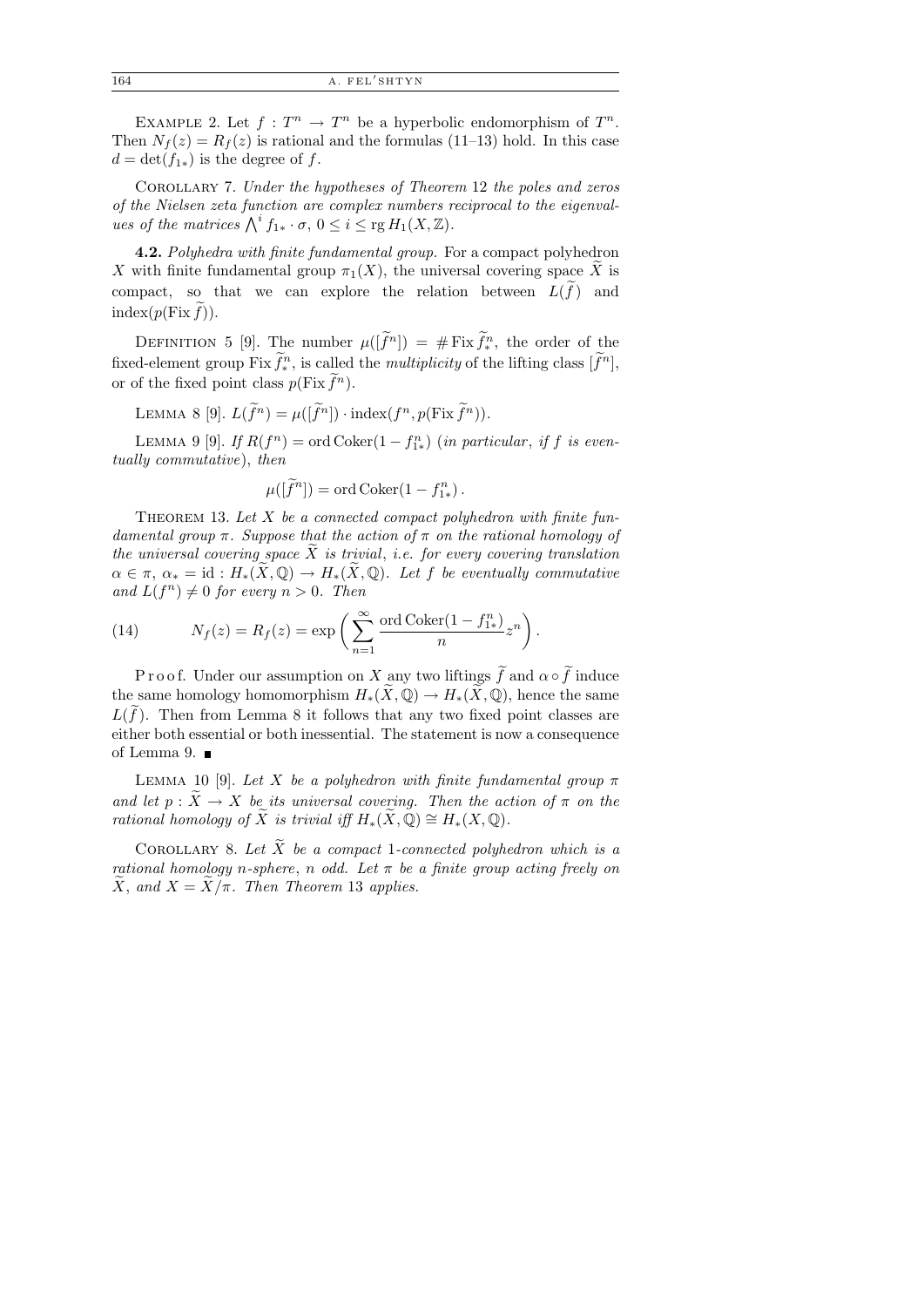P r o o f. The projection  $p : \tilde{X} \to X = \tilde{X}/\pi$  is a universal covering space of X. For every  $\alpha \in \pi$ , the degree of  $\alpha : \widetilde{X} \to \widetilde{X}$  must be 1, because  $L(\alpha) = 0$  ( $\alpha$  has no fixed points). Hence  $\alpha_* = id : H_*(\widetilde{X}, \mathbb{Q}) \to H_*(\widetilde{X}, \mathbb{Q})$ .

COROLLARY 9. If X is a closed 3-manifold with finite  $\pi$ , then Theorem 13 applies.

P r o o f.  $\overline{X}$  is an orientable simply connected manifold, hence a homology 3-sphere. Apply Corollary 8.

#### §5. Concluding remarks, problems, examples

5.1. "Entropy conjecture" for the Reidemeister numbers and the radius of convergence R for the Reidemeister zeta function. Let  $h(f)$  be the topological entropy of f and set  $h = \inf h(g)$ , infimum being taken over all maps  $q$  of the homotopy type of  $f$ .

Theorem 14. Let the assumptions of Theorem 11 or 13 hold. Then

$$
h(f) \ge \limsup_{n \to \infty} \frac{1}{n} \log R(f^n) \ge 0 \quad and \quad 1 \ge R \ge e^{-h} > 0.
$$

P r o o f. The statement follows from N.V. Ivanov's inequality [8]

$$
h(f) \ge \limsup_{n \to \infty} \frac{1}{n} \log N(f^n),
$$

the Cauchy–Hadamard formula and the homotopy invariance of R.  $\blacksquare$ 

PROBLEM. For what maps  $f$  the inequality

$$
h(f) \ge \limsup_{n \to \infty} \frac{1}{n} \log R(f^n)
$$

holds?

**5.2.** Examples. Let  $f : X \to X$  be a continuous map of a simply connected compact polyhedron. Then  $R_f(z) = 1/(1-z)$ .

For the next example, let  $\rho : M \to M$  be an expanding map of an orientable compact smooth manifold [14]. Then  $R_{\rho}(z)$  and  $N_{\rho}(z)$  are rational functions and  $R_{\rho}(z) = N_{\rho}(z) = L_{\rho}(\sigma z)^{(-1)^{r}}$ , where  $r = \dim M$ ,  $\sigma = +1$  if  $\rho$ preserves the orientation of M, and  $\sigma = -1$  if  $\rho$  reverses the orientation of  $M$  (see [12]).

In particular, if  $f: S^1 \to S^1$  is a continuous map of degree  $d, |d| \neq 1$ , then  $R_f(z) = N_f(z) = (1-z)/(1-dz)$  if  $d > 0$ ;  $R_f(z) = N_f(z) = 1/(1-z)$ if  $d - 0$ ; and  $R_f(z) = N_f(z) = (1 + z)/(1 + dz)$  if  $d < 0$ .

The author thanks V. B. Pilyugina, Boju Jiang, F. Przytycki, V. G. Turaev, N. V. Ivanov, O. Ya. Viro and A. M. Vershik for their help and interest in the research.